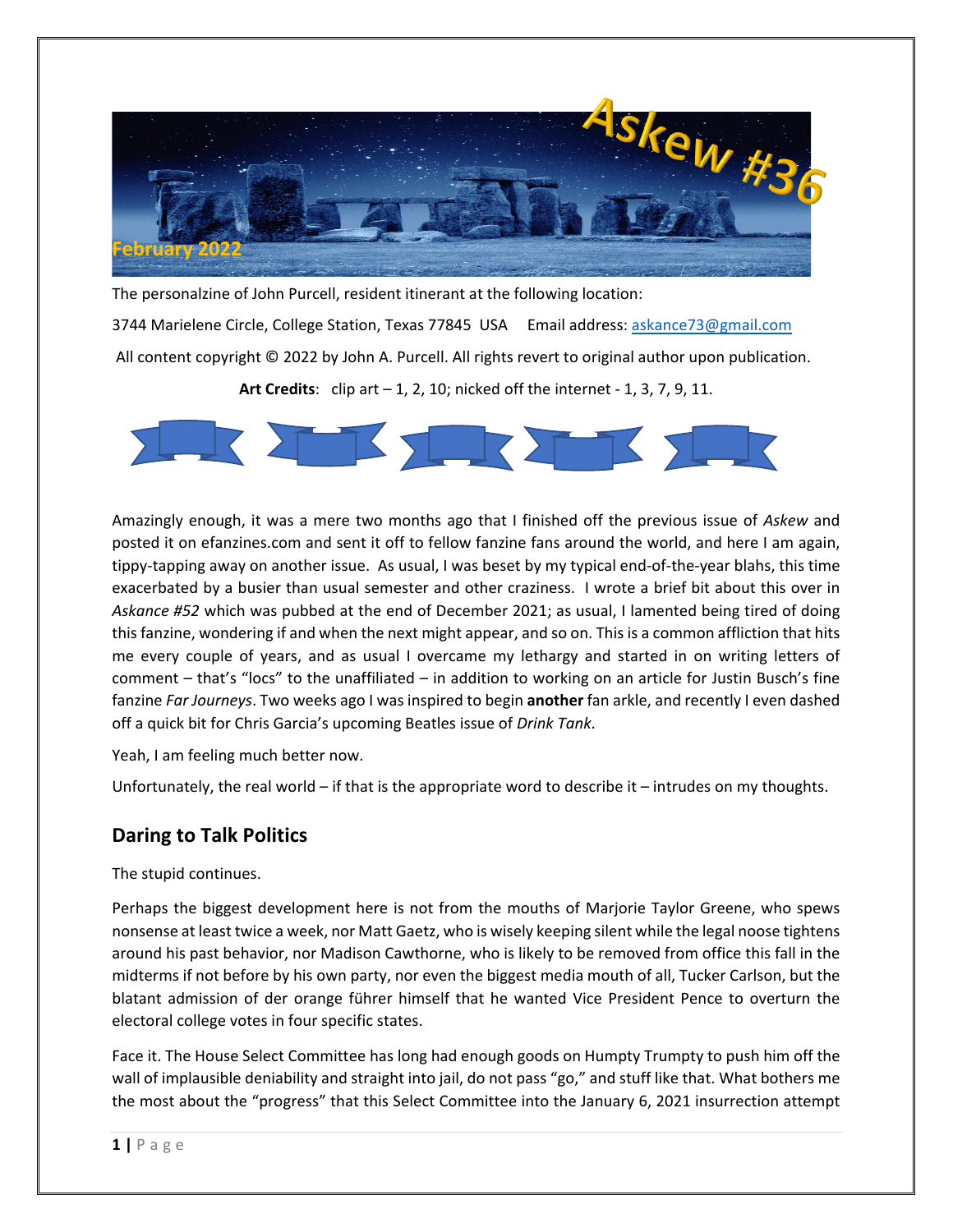– which is exactly what it was, albeit by literally a rag-tag mob hellbent on overthrowing or at least delaying the certification of the November 2020 general election results – is how long it's taking. It simply amazes me how these people actually believe the lie that the former president constantly spews and that his diehard acolytes in both chambers of Congress parrot. Let me just say that I am appalled that this idiocy has gone on for so long. To me, this is all a waste of our tax dollars. There is no question in my mind that Humpty Trumpty repeatedly violated his oath of office, that he is unfit for public office, emotionally unstable, and exhibits classic symptoms of Alzheimer's. Plus, he is a life-long con artist who was always protected by daddy's money. Just arrest this orange-faced crook and throw him and his entire family in jail already.

I understand that the House Committee and New York Attorney General Letitia James are seeking documentable, unassailable proof to convict #45, but it's taking too long. At this rate, maybe the best thing that can happen is he will die on the golf course or in the McDonald's drive thru lane.

One can always hope.

## **I Can Hear Clearly Now**

This is true. On January 13, 2022, I was presented with my very first set of hearing aids. As of now – March  $1<sup>st</sup>$  – I have been wearing/using them for six weeks, and I have to admit the difference has been remarkable. Yes, they are expensive – the total cost was nearly \$4,000 USD, but thank Roscoe for a good employer-provided health insurance plan! Each ear was covered for a thousand, so my portion to pay was the difference, which *definitely* made a huge difference. If it



wasn't for Corflu Pangloss being postponed until mid-October this year, there was no way we could have afforded the hearing aids and our trip to Vancouver. This was without a doubt a bit of serendipity that resulted in the question, "Can I get substitutes for a few days' worth of class in 8 months?" The answer is very possible, but the key is whether or not we can rebuild necessary funding for the trip and stay for that convention. We shall see. Both Valerie and I still want to go to Corflu Pangloss, so there is still time for the bank account to grow without needing to sell one of the grandchildren.

As for the hearing, it is amazing the sounds I have been missing for many years. It is so much easier to understand what somebody is saying from across the room without having to ask that person to repeat themselves more clearly, and also to hear awesome harmonies, bass lines, and other nuances in music, or dialogue in television show or movies, and so on. This is really neat. Even when I play guitar there is a massive difference in hearing tones and all the squeaks of fingertips on the strings. This is pretty danged cool, and I am very glad I went through with this process. The good news is that these hearing aids – ReSound is the name brand – are completely paid off and very easy to use and maintain. I cannot believe how small and light they are; people I am talking to cannot even see them, which is not a real concern of mine, but I am now very used to wearing these ear pieces. Heck, sometimes I even forget to take them out at night, they are so comfortable. It's awesome, really it is.

Even better is that these make it easier to ignore the grandkids and things my wife says by simply turning them off. Pretty slick trick, eh wot?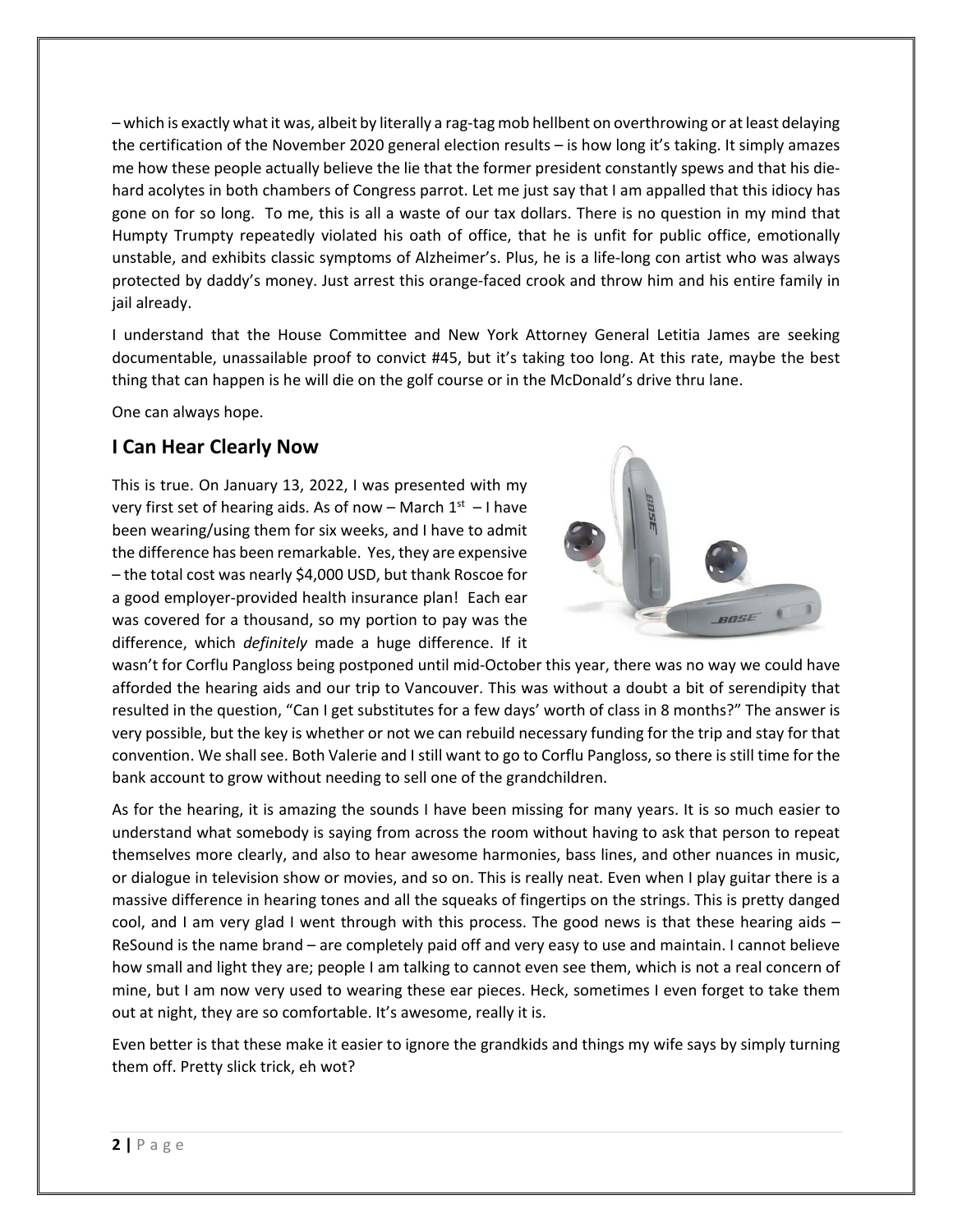# **The REAL Football**

The way I figure it, if Nic Farey can write about "Footy" in his FAAn Award-winning personalzine *This Here…* on a regular basis, I can also write in my personalzine about what Americans call soccer to avoid confusion with what is called football in the rest of the world. *(Does the grammar in that sentence hold up? Lemme check… Yeah, I think that sentence makes sense. Sort of.)*

In short, I have always enjoyed playing the game of soccer/football/kick-the-damn-ball. When I was in junior and senior high school, despite my love for the sport of ice hockey and my ice-skating ability (I am a native Minnesota boy, y'know; kids there learn how to ice skate years before learning how to ride a bicycle), I was not physically large or muscular enough for ice hockey, and definitely not American football. Oh yes, I played hockey all the time at the local park with all of my neighborhood schoolmates and friends. As a typical American teen, I also played baseball as a pitcher, first baseman, or outfielder in Little League and Pony/Colt baseball leagues. Then as an adult I was on the St. Paul Company's men's softball team for seven years (we won our league three times, advancing to the state regional quarterfinal round once), but my school years also exposed me to soccer. Thanks to playing soccer since the age of twelve, I had very good stamina and speed. I once ran the half mile in gym class during my junior year in high school in under two minutes (exactly 1:58, I remember; only Sheldon W., who was on the cross-country team, was faster), which had the gym coach groveling to get me onto the high school track team. I tried out for the school soccer team, was even named the starting goalie on the St. Louis Park High School JV squad, but couldn't commit to it: at the same time, I was in the marching band, which created a massive scheduling and time conflict, so I went with my true love, playing music. *\*sigh\** I could have been a contender…

At any rate, my three favorite sports are, in order, ice hockey, baseball, and soccer. And this brings me to why I want to write something about "footy" in *Askew*.

I really do enjoy watching what the rest of the world calls football on television. Our DirectTV satellite system allows access to games from around the world on multiple channels. It's a great set-up. My favorite

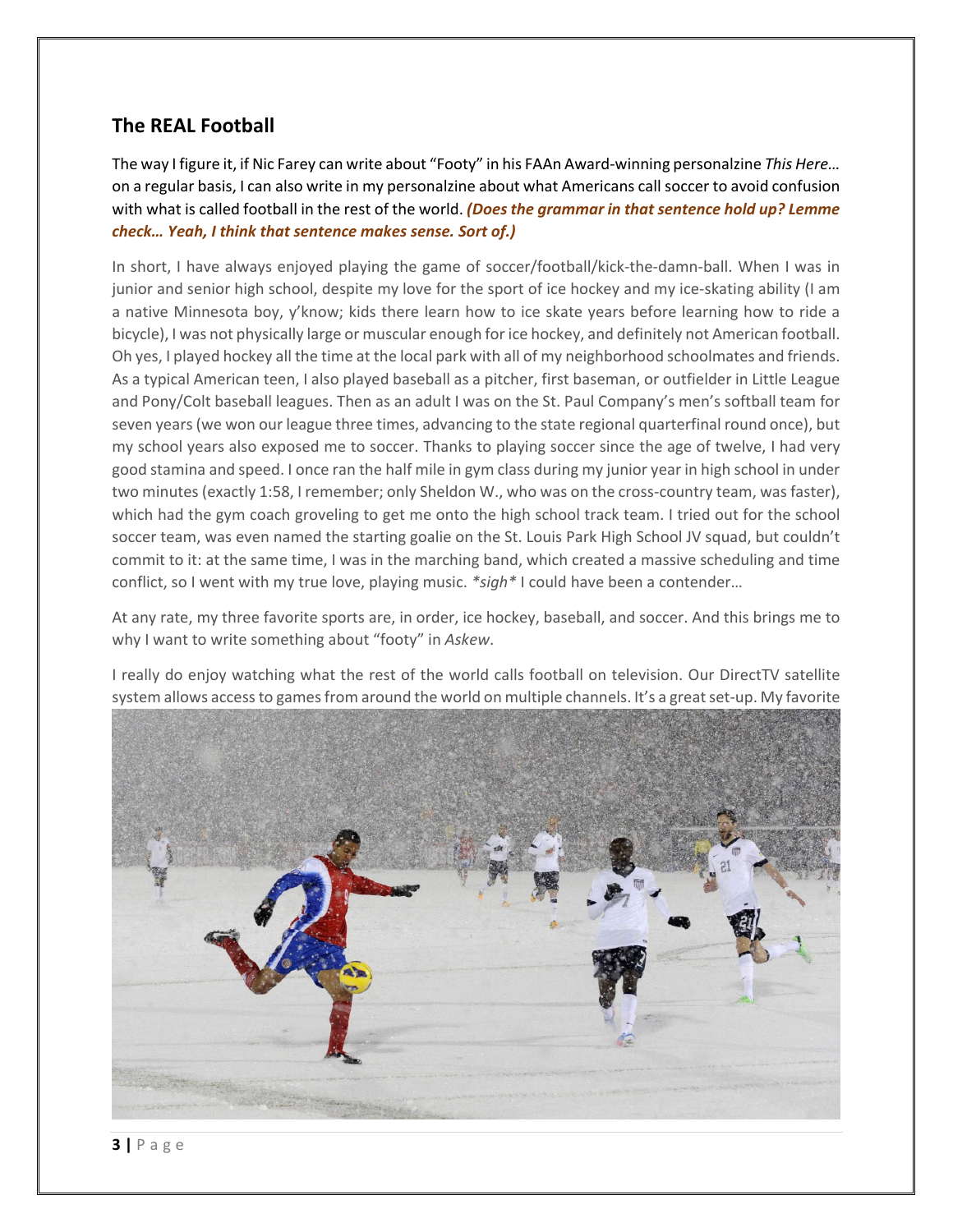teams are, naturally, the Minnesota United FC team (worst nickname in the league, the Loons), the Houston Dynamo, and Austin FC of the Major Soccer League (MSL) in North America. I regularly watch games from the Premier League and the European Super League, too. Atletico Madrid is my fave in the Euro League. In England I really don't care who's playing; I'll be watching. Here in the western hemisphere, there is an international league with many good teams, called CONCACAF: the Confederation of North, Central American and Caribbean Association Football. Every year CONCACAF holds qualifying games to determine which national teams will play in the World Cup, which in 2022 is being held in Qatar.

So I was pretty stoked when I saw on the tv schedule that the United States Men's National team was host to the Honduras team in third round play on February 2, 2022, in – get this – St. Paul, Minnesota. Game time was 6:30 PM CST, and the temperature at kickoff was exactly 0°F (-17°C) and since there was little wind, it felt like a balmy -10°F (-23°C) on the pitch. Apparently, the schedule was determined months before, so I guess nobody in CONCACAF with rational thinking skills and a laptop bothered to look up what the weather in St. Paul, Minnesota is like during the first week of February. Anyway, Allianz Field is the home of Minnesota FC in the North American MSL. The stadium holds 19,400 and for this frigid soccer game there were 19,029 diehard soccer fans in attendance. The poor Honduran team probably had been warned about what the weather might be like, but how and why, in all that is holy, did CONCACAF set this game to be held in the frozen tundra of Minnesota? The commentators constantly commented on it.

I am positive Twin Cities soccer fans didn't bat an eye at the temperature. Heck, I grew up there; pregame tailgating in parking lots before Vikings, Gophers, North Stars, and Kicks games is a longtime tradition up there, and barbecue grills, beer coolers, and whiskey bottles were *de rigueur*, and likely a transition-intomanhood tradition, no matter the weather. It was easy to tell by watching the game on ESPN that the fans were having a grand time and almost made me wish I was there. Almost.

As for the game itself, the USA team won 3-0, sending the team into a match against Mexico on March 24<sup>th</sup>, 2022. That should be a good game to watch. The weather will be warmer, too, since this game will be held in Estadia Azteca in Mexico City. The crowd will be much bigger, as well; that stadium's capacity is over 87,000. I just hope there are no earthquakes during the game. Although that would definitely shake things up, hee-hee.

# **Lovecraft Does Not Age Well**

No, crazy old Howard Phillip Lovecraft's fiction-telling craft does not work very well almost a full century after his stories first began appearing in print. In mid-January I read a collection of his stories in the Carroll & Graf 1991 edition of *The Watchers Out of Time* (1991). This book contains 15 stories that H. P. Lovecraft had either started or had notes on, and were finished (well, all but the last one was completed) by August Derleth. This simple fact alone actually helps the readability of these stories. Face it: Lovecraft's writing style is…shall we say… pretty thick. Getting through some of his classics like "At the Mountains of Madness" (1936) or "The Call of Cthulhu" (1928) is a heavy slog – and those are probably among his most readable stories. Thankfully Derleth knew pacing, character development, and how to incorporate dialogue into a story. Lovecraft? Not so much.

This collection has 15 stories: 11 are written in Lovecraft's favorite point of view, first person. that always presented a heavily descriptive style in which HPL could demonstrate his extensive vocabulary of eerie and evocative adjectives. After a while the word "noisome" becomes quite noisome itself. The remaining four tales are in the more palatable third person voice, making them more interesting and enjoyable. All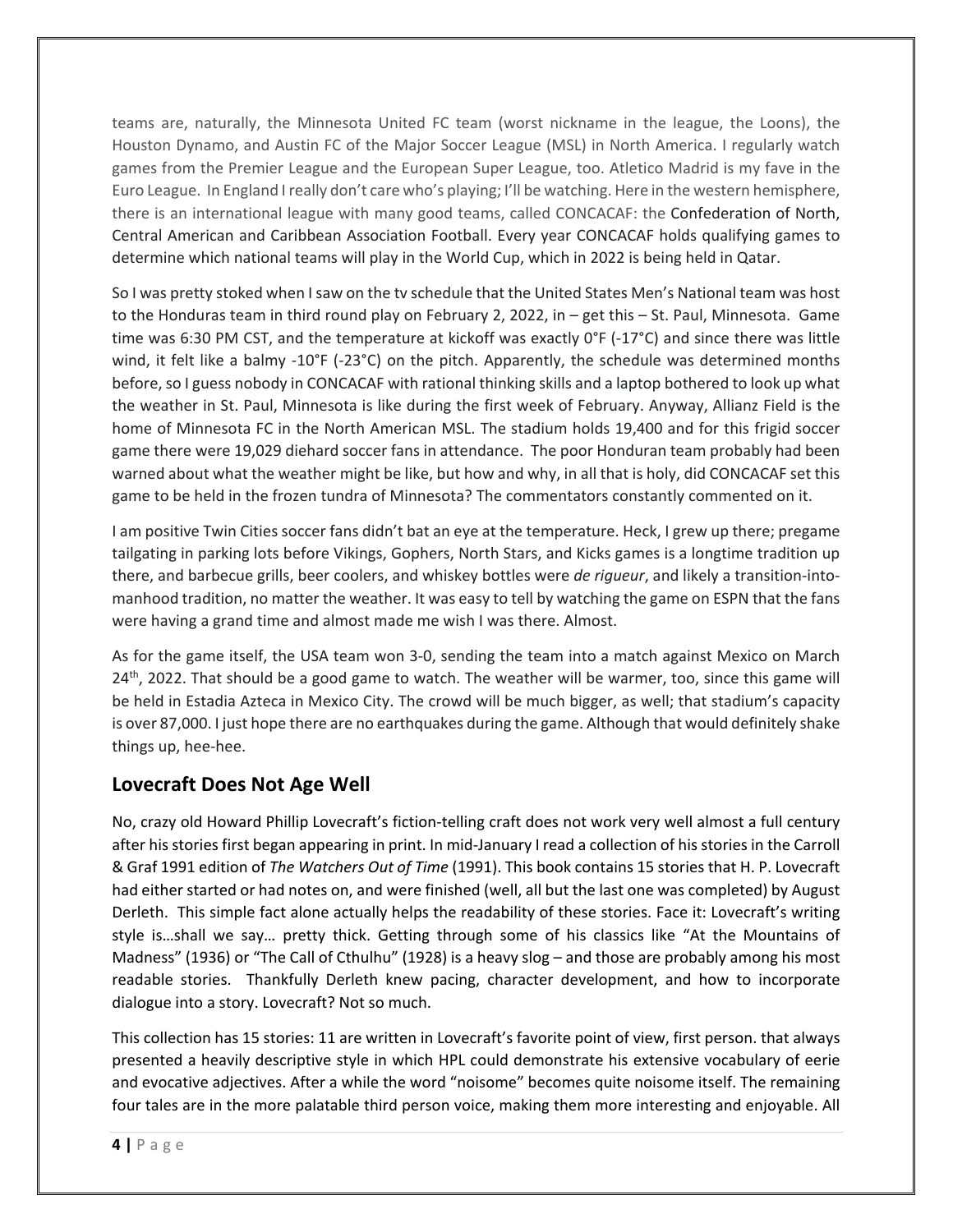are interconnected tales set around Arkham, Massachusetts and its environs, with the occasional foray into Boston or Salem, occasionally Providence, Rhode Island, and dealing with the same families: the Peabodys or the Taylors. This makes for a fun bit of cross-referencing between stories; however, the writing style, despite Derleth's influence, is still ponderous at times. In addition, there are passages that indicate Lovecraft's racial prejudice, and there are occasional female characters to make plots more interesting. "The Shadow in the Attic" has Rhoda Prentiss, the fiancé of the main character, Adam Duncan, and "The Dark Brotherhood" not only contains Rose Dexter, but the narrator is named Arthur Phillips, and Rose and Arthur meet multiple copies of a "Mr. Allen," who strongly resembles Edgar Allan Poe, on their "nocturnal explorations" around Providence, Rhode Island. Very stfnal, imho. This particular story is my favorite of this collection. It is suitably eerie. Not noisome, but it's well-paced spooky fun.

Overall, *The Watchers Out of Time* is much easier to read than, say, *Fungi From Yuggoth*, Lovecraft's Dunsanian fantasy *The Dreamquest of Unknown Kadath*, or many other collections of his work. As many other critics and readers have stated, HPL is an acquired taste. However, I would recommend *The Watchers Out of Time* as a good introduction to Lovecraft. August Derleth, too, for that matter; his Solar Pons books are worthy of a review in this zine someday. (FYI: HPL used foreshadowing like a hammer.)

## **Music Idols We Have Lost**

Since last year I have been planning on writing tributes and remembrances about Charlie Watts and Michael Nesmith in this fanzine, but life, work, and additional losses to the rock music firmament have included too many others. Ronnie Spector and Ian McDonald are just two more of these losses, and all together these wonderful singers and musicians contributed so much to my childhood and teen years. Face it. Very few Boomers born in the first half of the 1950s would not know of the Rolling Stones, the Ronettes, the Monkees, King Crimson, and Foreigner. I guess all I can say is how much their music has meant to me as a ten-year-old with his first guitar and eventually as a musician in my early twenties. I learned how to play guitar along with the 45's of the Rolling Stones and the Monkees; loved Ronnie Spector's voice and cheered for her when she was freed from Phil Spector's grasp; marveled at the tonalities and music of King Crimson, then head-banged and danced to Foreigner in the 70s. What a great body of music these four left behind. RIP to all.

# **Fans off to the Consuite in the Sky**

The obituary section of Dave Langford's fanzine *Ansible* grows in length by the month. In January of this year science fiction fandom lost some significant members, all of whom I have known in one way or another.

**Frank Denton (1930-2022)** was a longtime Seattle, Washington fan who I traded fanzines with for years, starting with his zines *Ash-Wings* and then *Rogue Raven* back in the mid-Seventies with my first zine, *This House*, and we kept swapping and locking each other until the late Eighties. We were typical correspondence fans who never met each other but it felt like we were fannish brothers due our linkage through fanzines. When I heard that he had passed away in January of this year, I felt so sad that I had never traveled to Seattle to meet not only him, but many other of that region's wonderful fans.

Two months later another Seattle fan, **Jane Hawkins (1951-2022),** died on her own terms on January 7th, after fighting cancer at the age of 70. Again, to my knowledge we never conversed in person, but definitely knew of each other probably because she was married to Luke McGuff, a fellow Minneapolis fan, for a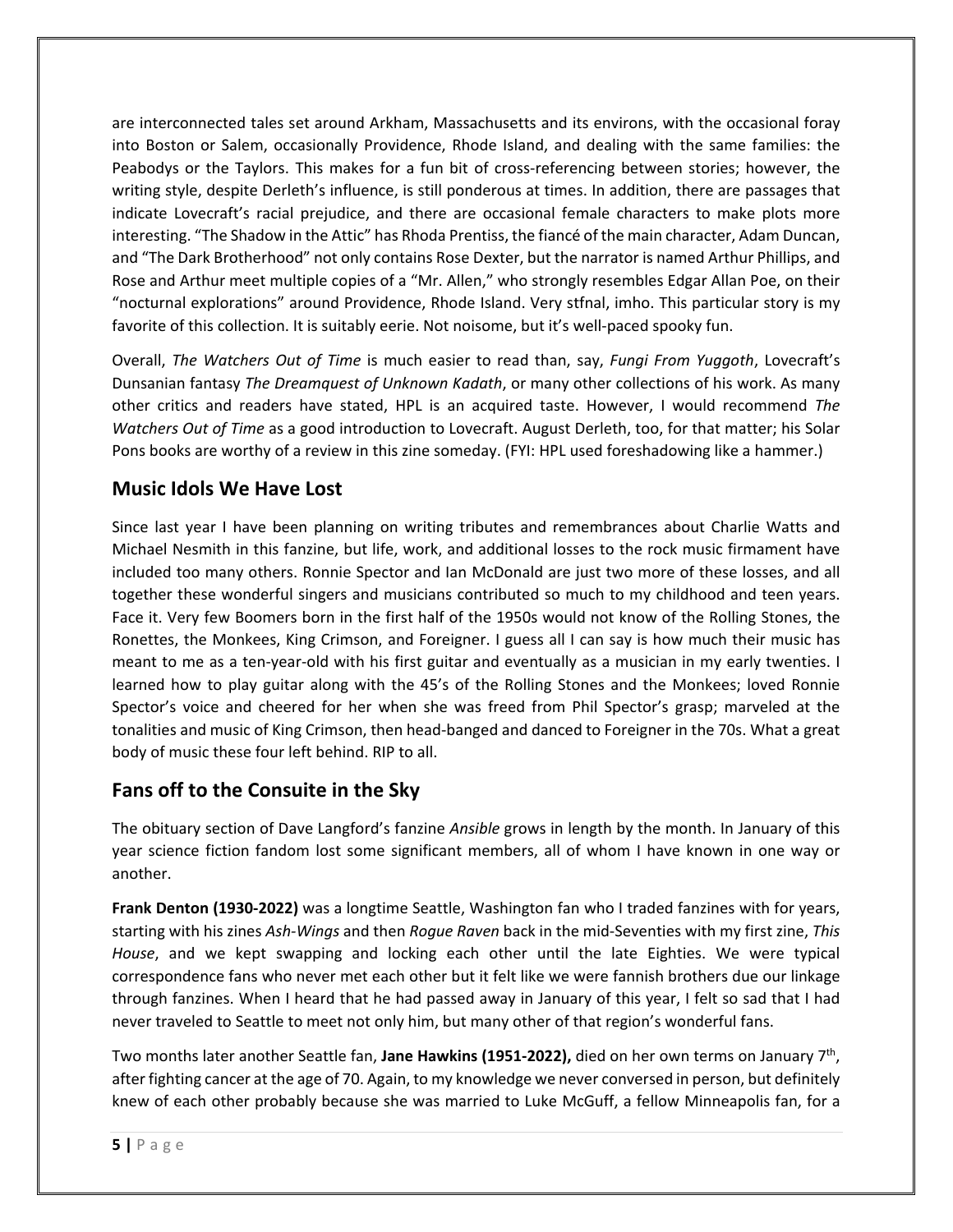brief time. If anything, Jane and I probably met each other back then (ca. 1989-1992) at a convention or two. Based on the tributes I read on Facebook, I wish I had known Jane much better. She sounds like an incredible woman. My condolences to all those who called her a friend.

**Bill Mills (1952-2022)** started his fannish career in LASFS back in 1969, eventually moving to Las Vegas, Nevada, and was not only an apa-hack (we were both in SNAPS – Southern Nevada Amateur Press Society - for a few years about ten to fifteen years ago) but also a fellow musician (Bill filked a *lot*), and we would often call each other on the phone, share songs and recordings, and generally jabber about all sorts of stuff. Again, we never met in person, but it was so much fun to talk music, guitars, and recording techniques with him. I was stunned to hear of his sudden death on January 9, 2022. Damn it! Valerie and I were really looking forward to meeting Bill and his wife Roxanne on a westward vacation either this year or next.

Fandom was knocked back again with the death of long-time fan and member of Second Fandom, **Roger Sims** (**1930-2022).** I knew Roger from Midwestern conventions like WindyCon, Minicon, and the first Kansas City Worldcon in 1976. The man was a lifelong fan, co-chaired the 1959 Worldcon Detention, was actually registered in the famed room 770 at the 1951 New Orleans Worldcon, won the 1995 DUFF race with his wife Pat, and worked on tons of conventions over the years in a multitude of positions. Roger is very much missed by all.

And then another fannish stalwart, **Bill Wright (1937-2022)** of Melbourne, Australia died on January 16th. Besides publishing numerous fanzines over the years, Bill was secretary of the 1975 AussieCon, a founding member of ANZAPA (Australia-New Zealand Amateur Press Association), did this, did that, and also won the 2013 DUFF race that brought him to LoneStarCon III in San Antonio, Texas. I was in charge of the fanzine lounge there, so naturally he spent a lot of time there, and we chatted away about all sorts of things fannish and non-fannish. Somewhere in my stash of photographs there is one of me with Bill and Dave Kyle sitting and talking. Not exactly an action shot, but I was agog at being in their presence.

Yes, January 2022 was a bad month for science fiction fandom. We lost many fine friends, and our lives are forever blessed by memories of them all.

# **Hey! I Even Read a Whole Book!**

#### **Farmer, Philip José.** *Lord of the Trees***. Titan Books, 2012, 187 pp.**

This was a fun book to read, especially if you have read Farmer's two "biographies" from the early 70s, *Tarzan Alive: A Definitive Biography of Lord Greystoke* (1972), and *Doc Savage: His Apocalyptic Life* (1973). Those were the first two books of The Nine, tales of the Wold Newton Universe. *Lord of the Trees*is written in the rapid-fire prose style of the pulp magazine era, and not surprisingly blends the characters of Doc Savage and Lord Greystoke, the latter being the focus and narrator of this novel. There are no chapters, the action is nonstop, and there are good guys versus bad guys with the requisite damsel-in-distress scenario tossed in a couple of times. The frantic action is centered in a remote region of unexplored Africa, naturally, and the narrative zooms right along. Well, it can't help but do that. Let me just say that this book was a fun way to kill a few hours – along with at least dozens of bad guys, too.

"You can even smell how cold it is. Not pleasant at all."

=====================================================================================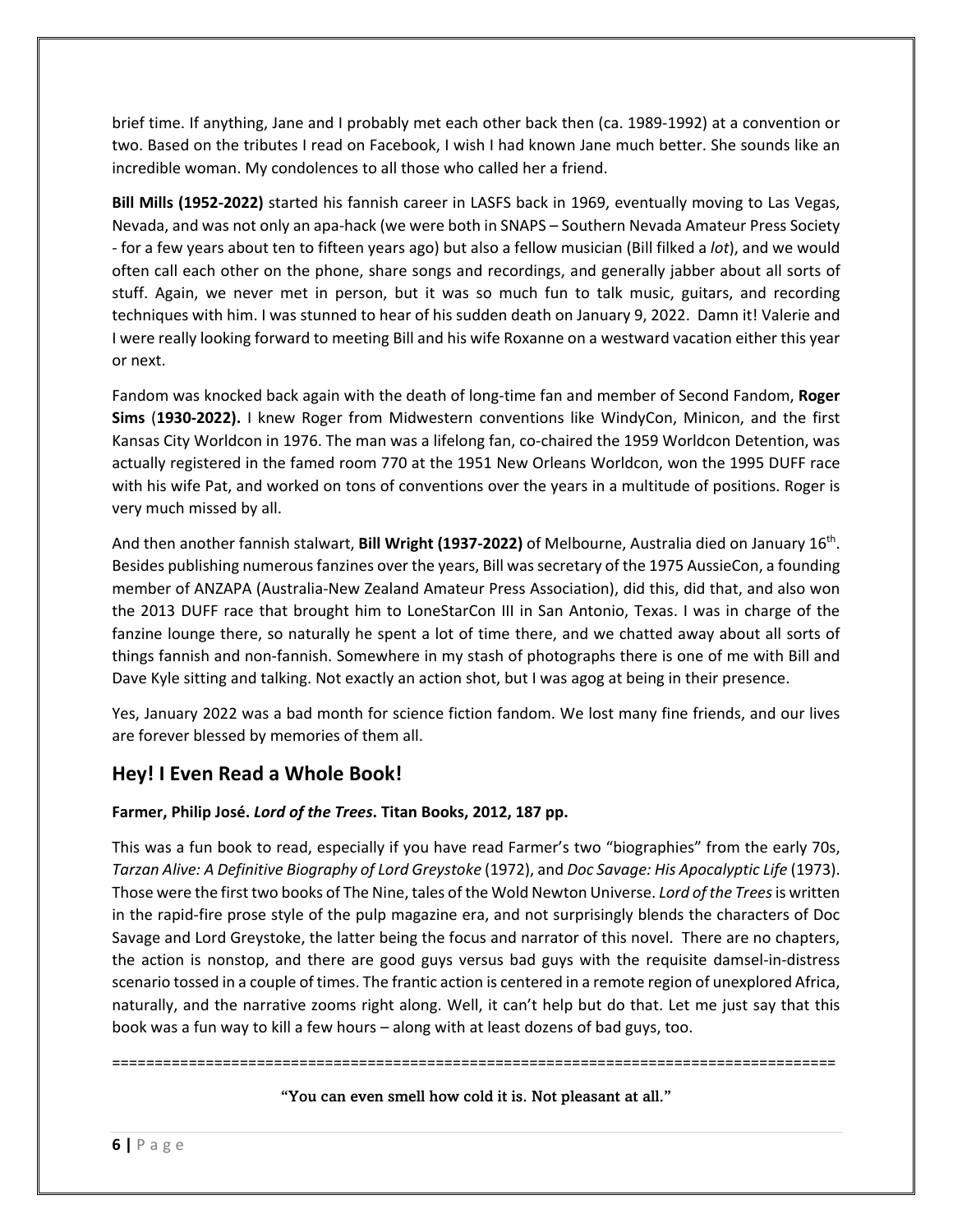## **Skewed Thoughts: letters of comment**

*The previous issue, posted a mere two months ago, resulted in a fair amount of response, which is greatly appreciated. Now if I could get a return like this on my genzine my life would be complete. Apparently, this fanzine contains topics that get people writing. Cool. Thank you, folks, for making me happy to open emails these days. (\*) Not surprisingly, Lloyd Penney rose to the occasion twice, but who's counting?*

1706-24 Eva Rd. Etobicoke, ON CANADA M9C 2B2



*21 July 2021*

I really shouldn't pay too much attention to American politics, seeing we have enough Canadian politics to put up with, but it seems that right-wing parties are able to bypass logic completely. The Republican Party, and some in our own Conservative Party, are completely anti-vaccine and anti-mask. That flies in the face of logic, my logic anyway. I see CNN wondering what the Rethugs are smoking. The value of masks and vaccines have been proven repeatedly, but do they say these things because they honestly believe them, or are they saying these things to simply disagree with the Democrats? It's a total WTF.

Good to see that Juneteenth is a national holiday in the US…but do many Americans realize why holidays are declared, or do they think any further than, "Hey! A day off!" I see lots of complaints about June 19<sup>th</sup> and wonder if all men in the US truly were created equal. Good words, but useless if they are not put into full effect. In our own politics, we are all being made to see how not only blacks and Asians, but our indigenous people are treated terribly. So far, for [in] not only Canadian residential schools, but American schools as well, more than 2000 unmarked graves have been found around the schools, and most of them belong to children murdered, assaulted, raped and otherwise killed by priests and nuns over the decades, all in the name of the Lord. Most of us are sickened by this…our government is offering an apology to all our indigenous peoples, and court cases may award their descendants billions of dollars in reparations. It will be tough, seeing that billions have already been spent to get us all through this pandemic, but I think it will be worth it. It may cause such a deep debt we might not be able to get out of it, but something must be done. It is estimated that closer to 10,000 unmarked graves may yet be found once the geophysics is done on the various properties. *{Without question, this is an astonishing, emotional issue.}*

The locol…I am hoping for some serious action soon on the part of prosecutors, rounding up at least some of the Trump family criminals, and their cronies. It will be interesting to see if the Rethugs regrow their spines and tell Trump where to go. If not, there may be two right-wing candidates in your next election, which will definitely give Biden his deserved re-election. His hard work over the past six months is visible to all. I read that Trump asked his officials their opinion about his demand that those who might testify against him be executed. Some more WTF… America, you may never know how close you came to fascism and dictatorship. ALL politicians must be held up to scrutiny, no matter how good and competent they seem to be. I agree that while Biden would like to work with the Rethugs, they are in no way agreeable to working with him. It's all a smokescreen. *{Fodder for a future issue, this.}*

> ==================================================================================== "Tonight's game might as well be played on a concrete pitch."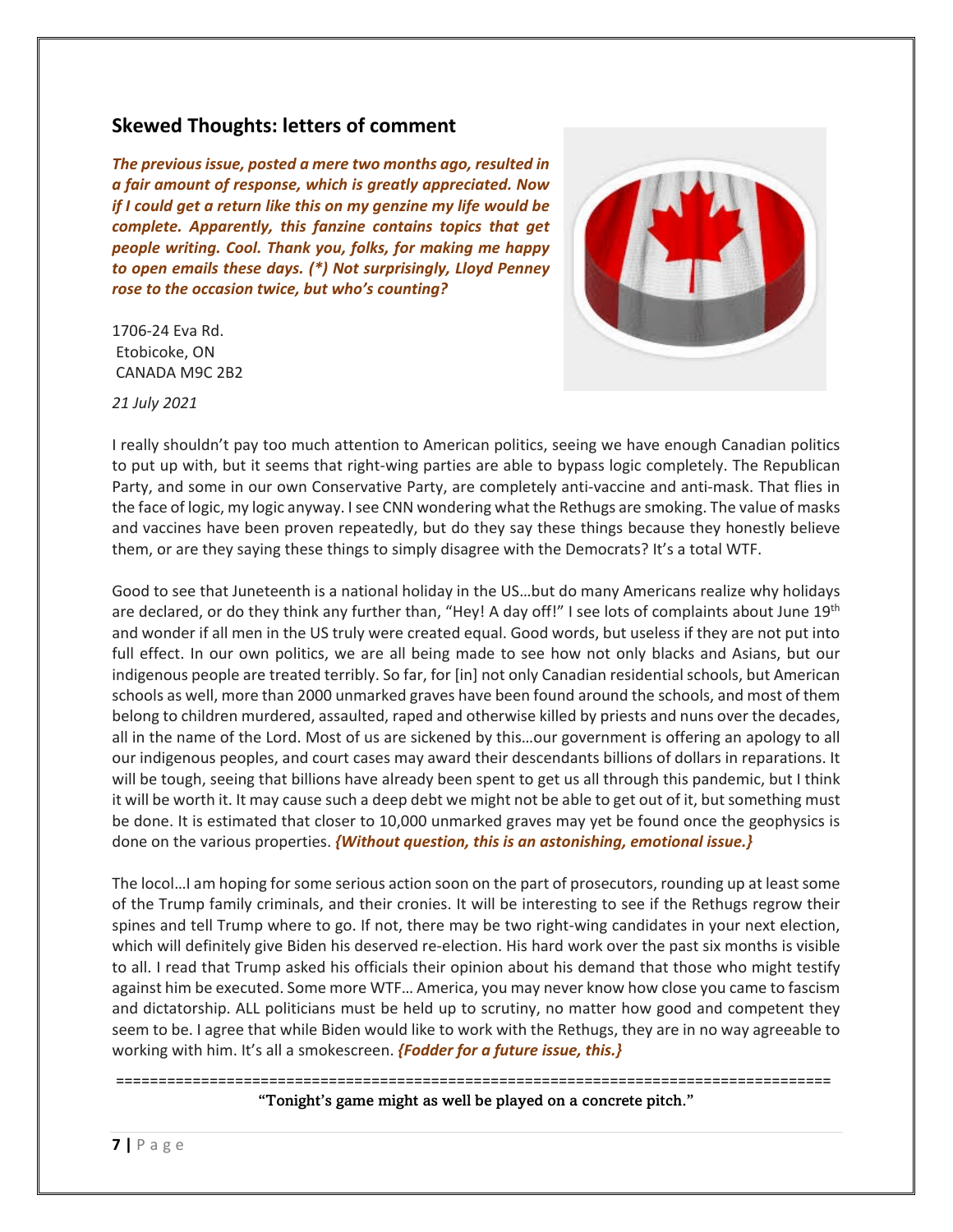The numbers of people catching and dying of COVID-19 seem to be way down, but rather than wait for cases to drop to close to zero, right-wing pols announce that all is now open!, and go have fun, kids! I expect that our provinces with right-wing governments will suffer through a fourth wave of COVID cases. Sure, we'd like to get out there, too, but we are savvy enough to know that we must still be careful. We've had COVID, and gotten our two shots (the second ones on July  $1<sup>st</sup>$ , Canada Day), and even now, there is the chance we might catch the Delta variant. We must remain vigilant if we want to get through this pandemic. We must also remember that while it seems to be in remission on this continent, the pandemic is still raging elsewhere in the world...

Fred Lerner reminds me that while I have enjoyed Philip Pullman's *His Dark Materials* and Dust trilogies, I have yet to fill out my collection with the associated books like *Lyra's Oxford*, and I think there's a couple more…

I think I am done for the moment, and I can stand down and relax a little. Tampa Bay teams not only won the Lombardi Trophy, but also the Stanley Cup. I am no Habs {*Montreal Canadians}* fan, but it has been a very long time since a Canadian team has won the Cup. There is always next year, and I hope the Leafs won't choke like they did this year. With the easing of border restrictions, we have tentative plans to go to Astronomicon 13 in Rochester, NY around Hallowe'en. Now to see if we can really do that, or have to buckle down for another lockdown. My greetings to the family, and see you with another zine RSN.

### Lloyd Penney

*{Well, life continues on its merry way despite all the idiocy happening in the world. It was a very nice change to read about Pullman's books, and even sports in your loc, Lloyd, which give me hope that things are trying to return to a semblance of normalcy. Let's see what your more recent letter said:}*

#### *15 January 2022*

The slow catch-up continues. I took a lot of December off to pursue a handsomely-paid opportunity to actually edit a book, an e-book of classic space opera, for a British author. It took close to three weeks to get it done, and I had to let the zines pile up. And did they ever… Next up is *Askew 35.*

The Omicron variant means a return to the lockdowns we had to deal with early last year, and no one is happy with that. Our monthly pubnights are conducted on Zoom calls again. Some countries are actually thinking of making the vaccinations mandatory, which automatically turns people off. We are fully vaccinated, three shots plus a flu shot, but you'd think some had never heard of the Spanish flu. Maybe they haven't, turning this pandemic into one not only of the unvaccinated, but the short-sighted. COVID might become endemic, or another stronger variant may arise. Let's get vaccinated and stop that potential variant.

It would be nice to go to the Vancouver Corflu, but we will not be there, just can't afford it. I suspect that flying from Toronto to Vancouver on a domestic flight would be much more expensive than flying from your nearest airport to Vancouver. This is a big continent…Audacity is good software. I have used it in the past to record voicework for clients.

The Republican Party continues to prove that the stupid truly burns. While there aren't any previous 18 COVIDs (no matter what senior Repubs seem to think), I have already seen story stubs that include a COVID-23, or COVID-37, depending on the year the story is set in. We had the odd Canpol who makes a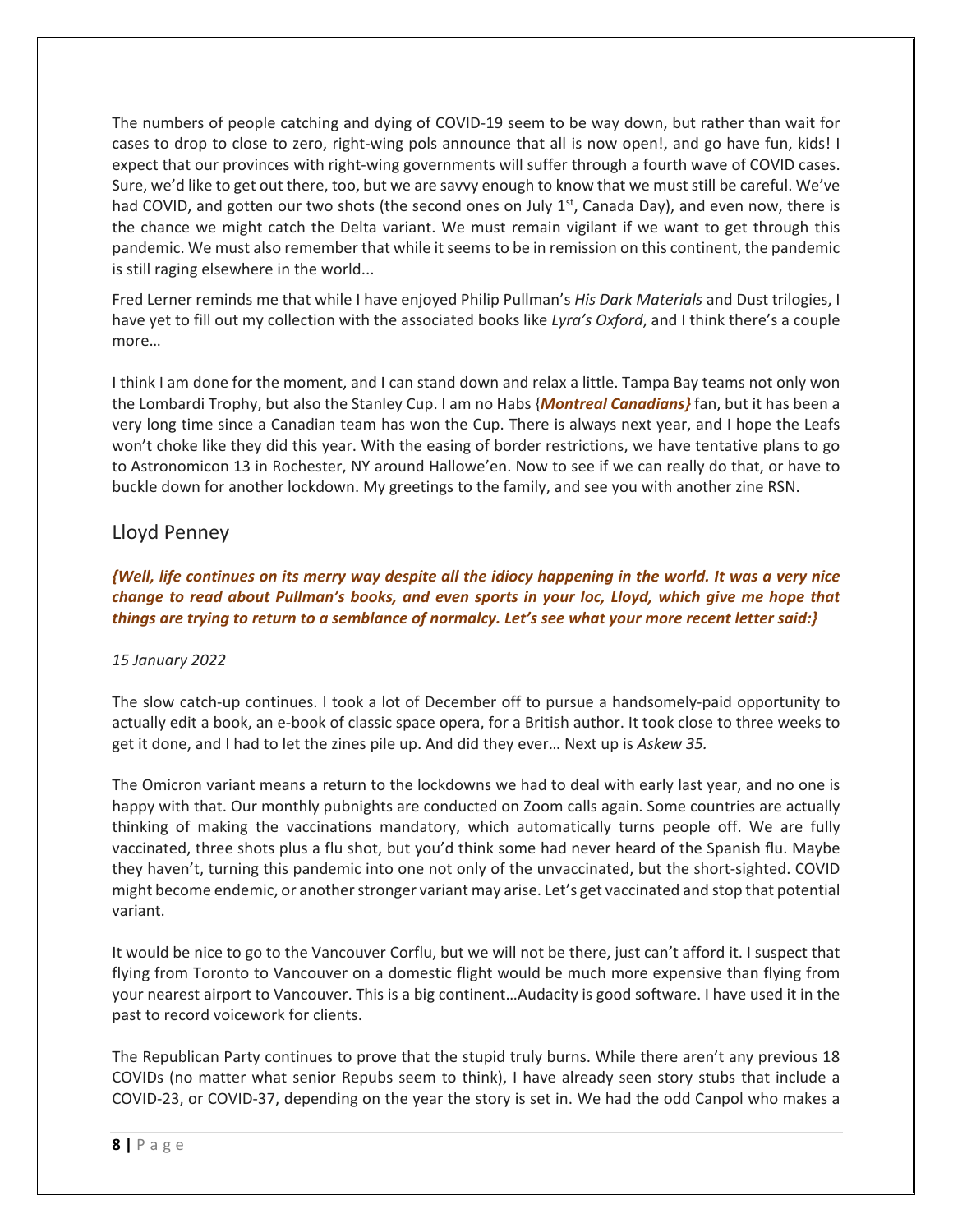ridiculous statement about masks and vaccines, and two new mini-right-wing parties have been started because of total disbelief in this pandemic and all it entails. The January 6<sup>th</sup> Commission is chugging away, and someday, we will see the Orange Monster in prison orange. I did get the associated books surrounding Pullman's Dust trilogies, and they were enjoyed. And the convention in Rochester was cancelled, and scheduled for November of this year. Still, no guarantees.

#### Lloyd Penney

*{There is actually a bit of good news on the prosecution of Dolt 45 front. The January 6th investigative committee has released a brief stating that they believe The Orange-faced Shitgibbon likely committed crimes against the United States federal government, and this announcement resulted in a lot of speculation regarding if Humpty Trumpty will actually face trial for his actions. Stay tuned, everyone, and make sure you have a lot of popcorn on hand.}*

Mark Plummer Croydon, UK

mark.fishlifter@googlemail.com

*21 December 2021*

Thanks for sending that, John. Some... interesting, antiquated sf reading there. The only thing I know or recall about the Brunner/Woodcott *I Speak for Earth* is that the cover has the tagline 'The Man with Seven Faces' while the Emsh artwork clearly shows a man with six faces. The flip of the Ace Double, *Wandl the Invader*, features a spectacularly awful alien which is almost exactly not as described in the book.

That's an even-handed take on the 2023 Worldcon site selection.



We weren't in DC and were following along to a degree online. I'm sure I have a seriously incomplete picture of what happened but there are a few individuals whose actions struck me as less than glorious. Yes, there are political issues with a Worldcon in China but it seems to me that Chengdu's win is a result of strong grassroots support for the idea of a Worldcon in China. Like you, I won't be going but then I wouldn't have been going to Winnipeg either.

Good to see you plugging TAFF, for all that I'd expect you to be doing it. We're backing Anders Holmström (of the Stockholm Holmstöms), a 'Swedish all-purpose multifunctional fan' as his platform puts it. We've known him since 1996, and he's been a fan a lot longer than that. In particular, he's long struck me as an intensely social fan, an ideal TAFF delegate really who knows people all over the place -- through all sorts of often unlikely chains of connection -- and can quickly become at home with those he's not met before. Anders for TAFF, as they say.

#### Mark Plummer

*{All the old scientifictional stuff I read is meant to be a distraction and a bit of fun for my weary mind, and the cover art on old sf books, notably the Ace Doubles, is either excellent or wretched. What is even more fun is seeing the same artwork used multiple times for very different books. Are we not surprised? (\*) The fact that Chengdu won the 2023 Worldcon bid doesn't surprise me, nor shall I be attending. As*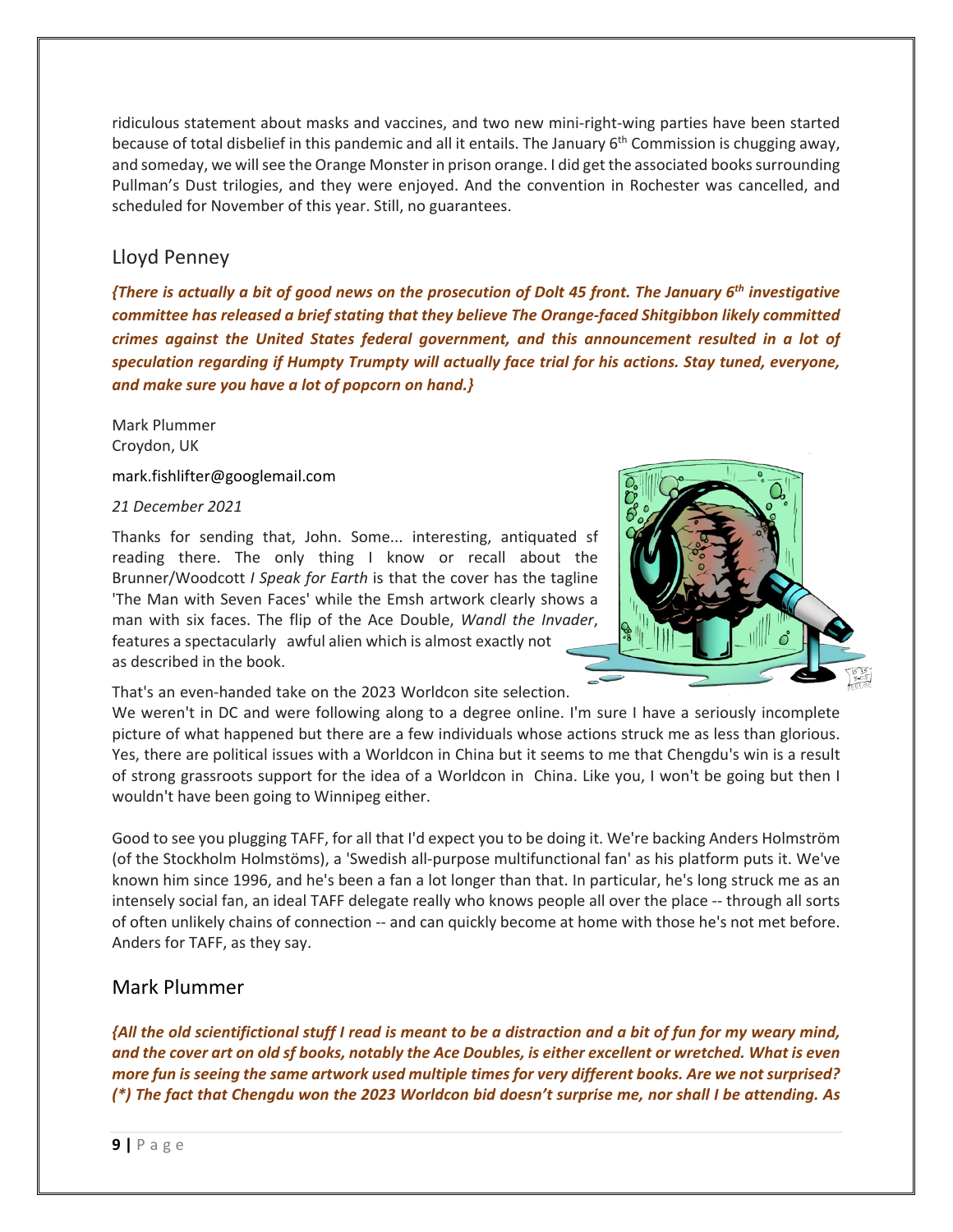*for TAFF, you had better believe I support this worthy endeavour. I am not sure which candidate I shall vote forthis year, but all four of these folks are excellent choices. There is still plenty of time to deliberate and cast my vote. I encourage everyone else to participate, as well.}*

Ray Palm

raypalmx@gmail.com

*20 January 2022*

There could be a variation on your pun that opens page one, referring to a certain publication by one Al Goldstein.

The long hard slog continues with COVID. One of my friends was hit a second time but this bout wasn't as bad. I suspect it was the omicron variant. He picked up the infection from an asymptomatic coworker. A local cafe was allowing customers to be maskless if they had vaccination proof. I wonder if a carrier had stopped in.

Good to hear that things are picking up with your music. You mentioned over at *Askance* you were thinking about dropping out of zinedom. Since you're comfortable in front of a microphone, maybe you could try podcasting. Just short segments on what is on your mind.

Since you follow politics, what do you think of the two fifth columnists working for the GOP, Sinema and Manchin?

Have fun singing and playing,

#### Ray Palm

*{I most certainly am enjoying being musically active again, especially the playing and writing aspect of. Singing, needs work. (\*) As you can see by this issue seeing print and what I have written herein, my interest in fanzines is still there. It is going to take a lot more than an unexpected attack of fannish malaise to stop me from pubbing my ish. It's in me blood, it is.}*

### **I ALSO HEARD FROM:**

Leybl Botwinik, Tom Feller, Bruce Gillespie, Jerry Kaufman, Jose Sanchez, Garth Spencer, Joel Thingvall, and Dan Tolliver. Thank you all!



"The players are puffing out clouds of smoke like frozen steam engines."

====================================================================================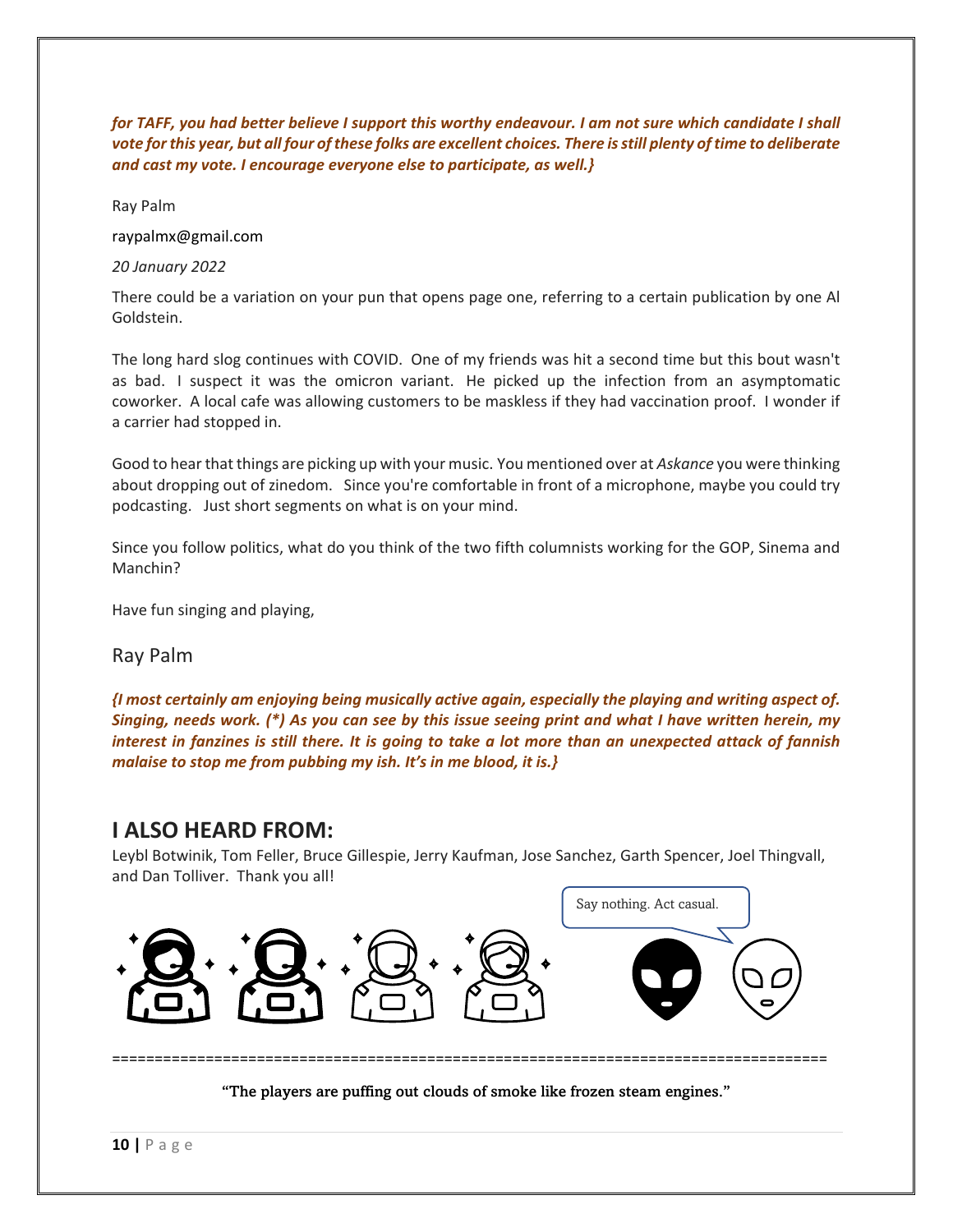### **Everyone looks to Europe**

Publishing a sort of frequent fanzine gives a person the opportunity to discuss and expound upon current events in the world. Faneditors of the past and present have done this; the two current faneditors who do this the most are Guy Lillian in his personalzine *Spartacus*, and Arhvid Engholm in his zine *Intermission*. To be fair, so does Nic Farey in *This Here…,* and I can recall Chris Garcia sometimes discussing current affairs in *The* 



*Drink Tank*, and Perry Middlemiss in *Perryscope.* In short, fans do this sort of thing. A lot.

Well, the last week or so has been fraught with concern and fear since Russia invaded Ukraine. I am sure that I do not need to recapitulate everything that has happened since February 24, 2022, namely the battles, the embargoes, the sanctions, and all the conflicting reports of what is happening on the north shores of the Black Sea. It is definitely a very bad, very dangerous, very volatile situation that could go south in a hurry.

So, yes, I have been watching this war very closely. The ramifications of what and why Russian "President" Vladimir Putin is doing are frightening. Possibly the fate of the democratic nations of Eastern Europe are in danger of falling under Russian influence yet again. Putin has made no pretense of what he wants: Russia must be respected and feared once again.

I don't know how many of you, my faithful readers, know that my minor field of study at Iowa State University was in Russian Studies. Overall, I have had nearly three full years learning the Russian language, and studied the history, literature, culture, including a two-course of study in Soviet Military History. During my senior year in high school, I took one year of the Russian language, and Richard Russell, the teacher, made it interesting and fun. Mister Russell had issues of *Russia Today* in the classroom, and by the time I graduated I started subscribing to that magazine. In those pages I learned much about not only that nation's history, but also its culture, literature, architecture, economics, agriculture, natural resources…the works. Russian history is a fascinating study that reveals much about the current situation. What follows is my thinking about the current Russia-Ukraine war, courtesy of old college textbooks.

What Americans need to understand is that Russia is long-accustomed to being ruled by strict authoritarianism, with an elite aristocracy supported by a strict hierarchical social structure for over a millennium. The Russian Empire dates back to the ninth century AD when Kievan Rus was established by the Eastern Slavs, with Kiev (currently spelled as Kyiv) as its capital. This was followed by the Rurik Dynasty ruling from Kiev until it was overrun by the Mongols in 1237, and the Khan of the Golden Horde controlled the land until 1480 when Ivan the Great drove out the Mongols. It was Ivan III who shifted the seat of power to Muscovite rule during his reign. His son, Ivan IV – known as Ivan the Terrible – was the first Czar of Russia, and the infamous history of Russia's "rule by terror" began in earnest. The Muscovite era ended with the rise of the Romanov Dynasty early in the  $17<sup>th</sup>$  century. This was the start of the greatest growth in Russian culture, government, and geographical expansion under the aegis of Peter the Great and Catherine the Great during the  $18<sup>th</sup>$  century. Thanks to their efforts, the Russian Empire became a major